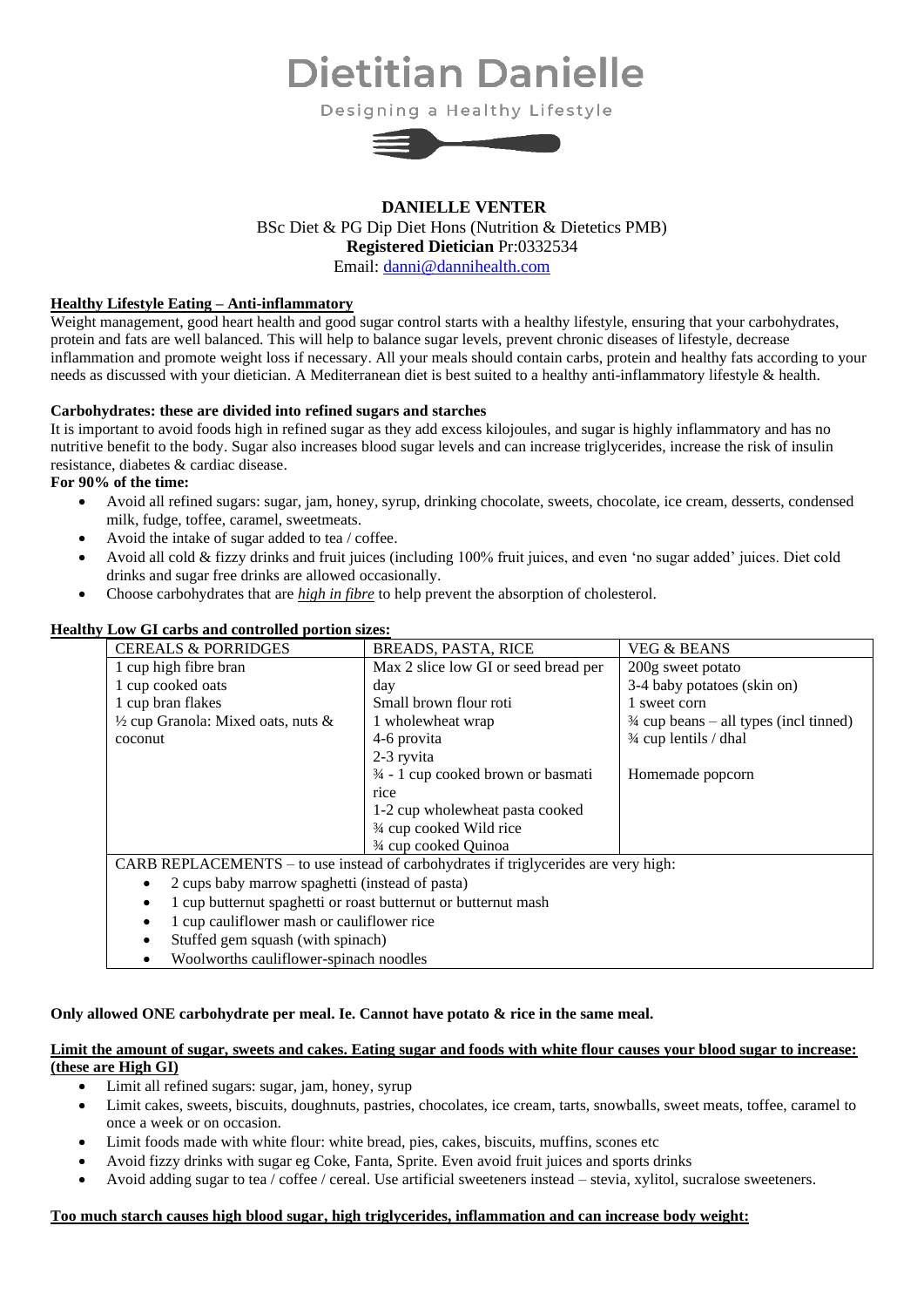- Starches are turned into sugar once the body has digested them. You need to eat low GI foods and in small amounts. *The starch on your plate should be the size of your fist or less*
- Avoid refined starches: rice krispies, cornflakes, white porridges, white bread, instant noodles, cream crackers, special K, weetbix, flavoured oats & pronutro, biscuits, cakes and sweets
- Beans are also a starch, so eat in moderation. Potato, butternut, sweetcorn, peas and carrots also have starch, so only eat small portions.

# **Eat 5-7 servings of vegetables or salad every day**

Vegetables and salads are high in anti-oxidants which help to combat cardiovascular disease, and fight inflammation on a cellular level. They also contain important micronutrients for the immune system, and promote good gut & brain health.

- Eat vegetables or salad daily 5-9 servings a day (1 serving  $= \frac{1}{2}$  cup)
- Do not add butter or margarine. Avoid creamy sauces. Cook with olive oil.
- Use balsamic vinegar or lemon juice, and olive oil as salad dressings.
- Steam your vegetables, or boil, or bake, or roast them.
- Use herbs, spices, vinegar, lemon juice, chilli sauce, mustard, chilli and soy sauce to flavour foods.
- *Half your plate should be vegetables or salad*
- *Aim to "eat the rainbow" – choose colourful vegetables & salads.*

# **Have two fruits a day**

- Fruit is also a carbohydrate (starch) which gets turned into sugar, so eat in moderation if you have high blood sugar levels.
- Avoid excess dried fruit as it is very concentrated in sugar.
- Avoid fruit juices, as it is very concentrated in sugar.
- Vitamin C rich foods are essential citrus, pawpaw, kiwi, berries.

# **Use milk and dairy products in moderation**

- Dairy products are high in animal fat, and milk sugards so need to be eaten in moderation.
- Dairy products can be highly inflammatory, and either should be avoided or decreased to one portion per day.
- Cheese, cream, cream cheese and cheese spreads are high in fat and should be avoided most of the time.
- Avoid high fat cheese dishes: pizza, lasagne, macaroni, cheese sauce, cheese pies.
- Coffee creamers are high in fat and should be avoided.

| <b>HAVE 1 PORTIONS PER DAY</b>                                | <b>AVOID</b>                                 |
|---------------------------------------------------------------|----------------------------------------------|
| 1 cup milk, low fat or limited full fat                       | Excess full cream milk                       |
| 100ml low fat or full fat plain yoghurt                       | Full cream milk powder, Ellis brown, Cremora |
| $\frac{1}{2}$ cup low fat cottage cheese                      | Condensed milk                               |
| $30-50g$ cheese – white cheese is better eg. ricotta, paneer, | Ice cream & sorbet                           |
| cottage cheese, feta                                          | Yogi sip                                     |
|                                                               | Cheese spreads                               |
|                                                               | Processed cheese – cheddar, gouda            |

#### **Use lean red meat, poultry, fish, legumes & eggs**

- Meat, chicken, fish and eggs, beans and legumes are all proteins, and provide good building blocks for enzymes, hormones and lean muscle tissue.
- Only eat red meat 1-2 times a week. Use chicken & fish more often. Fish such as salmon and tuna are high in omega 3 fats which are natural anti-inflammatories.
- *Cut off some of the visible fat from meat, and remove most or all of the chicken skin.*
- Do not fry your meat grill, bake, boil, stew, roast, poach OR you can use an air-fryer.
- You may have 4-6 eggs a week boiled, poached or scrambled.

| <b>ALLOWED</b>                      | TO AVOID – these are the bad "LDL" fats.                |
|-------------------------------------|---------------------------------------------------------|
| Leaner red meat / Extra lean mince  | Organ meat                                              |
| $Chicken$ – remove skin             | Sausages, boerewors, Russians, viennas, polony, salami, |
| Turkey / ostrich                    | sandwich meats, fatty biltong                           |
| Game meat                           | Pies, sausage rolls, regular mince, samosas             |
| Fresh / frozen fish (all types)     | Crumbed meats / chicken / fish                          |
| Canned tuna in brine                | Fried meat / chicken / fish                             |
| Pilchards in tomato sauce           | Fish canned in oil                                      |
| Eggs (boiled / poached / scrambled) | Fried eggs                                              |
| Legumes $-$ all types               |                                                         |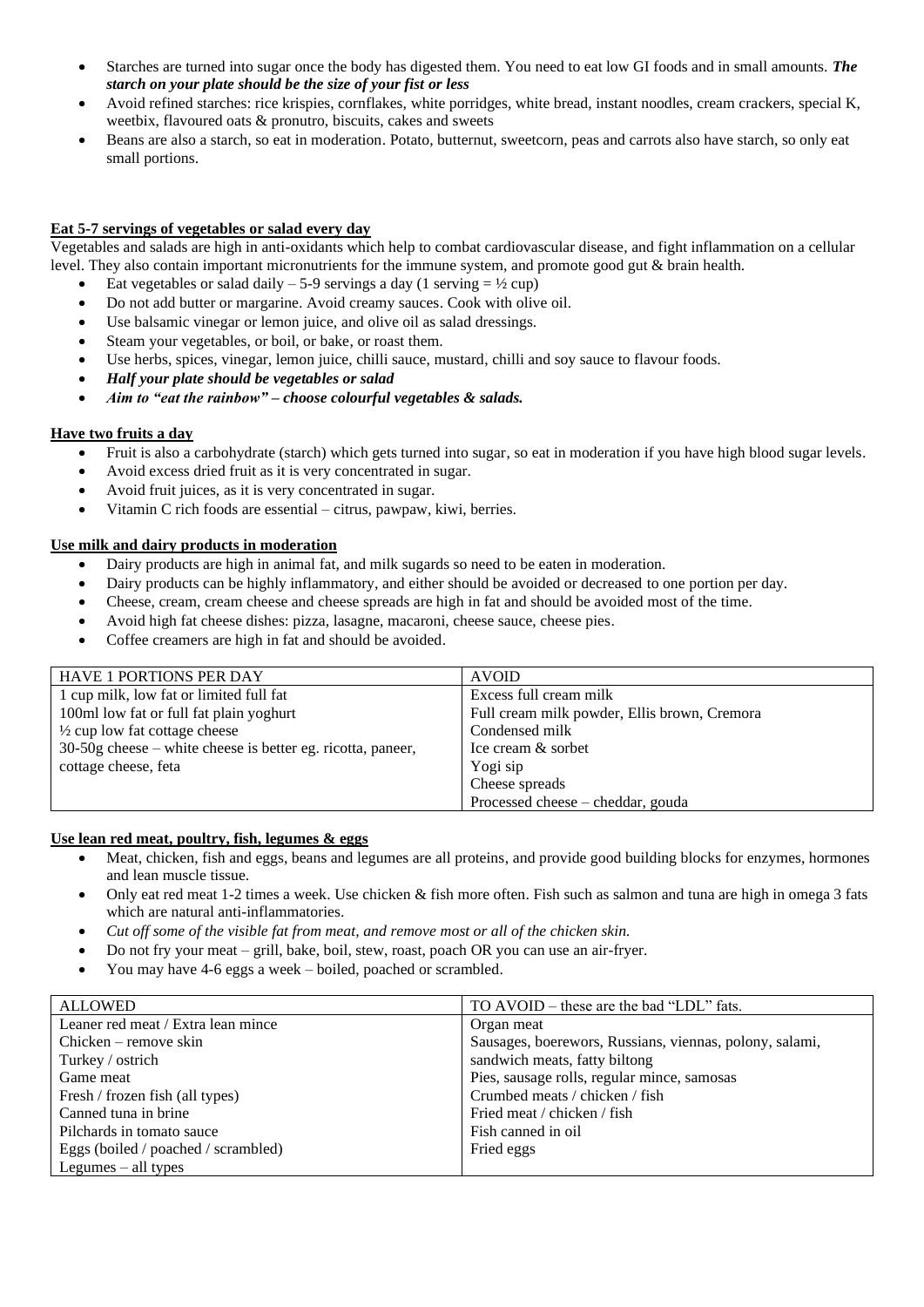#### **Use moderate amounts of good fats**

- Spread butter thinly on bread
- Margarine is processed and high in pro-flammatory fats. Rather use butter sparingly, or even better use olive oil.
- Use cottage cheese or avocado instead of butter if possible.
- Olive oil and avocado oil are better oil choices use in small amounts. Do not fry foods.
- Roast & grill foods rather. Only use 1-2 teaspoons oil per person when cooking
- Brown meats and drain off excess fats before adding other ingredients

| <b>GOOD FATS</b> – plant and fish fats are the better anti-    | <b>BAD FATS – to avoid or limit.</b>            |
|----------------------------------------------------------------|-------------------------------------------------|
| inflammatory fats.                                             |                                                 |
| Olive oil                                                      | Margarine & Hard brick margarines               |
| Avocado oil                                                    | Mayonnaise, Orley whip, Creamy salad dressing   |
| MCT oil                                                        | Creamy sauces                                   |
| Butter $\&$ ghee to be used in moderation                      | Cream                                           |
| Olive oil mayonnaise                                           | Deep fried chips, crisps, samosas, chilli bites |
| Avocado                                                        | Pastries, pies, sausage rolls, pizzas           |
| Nut butters                                                    | Take – away foods eg $KFC$                      |
| Nuts & seeds especially walnuts, almonds, pecans, brazil nuts, |                                                 |
| chia seeds, flaxseeds, pumpkin seeds.                          |                                                 |

# **Tips for shopping:**

- Read ingredients and labels
- Low fat is considered  $5g 8g$  fat / 100g on a label always read per 100g NOT per portion
- Low sugar is 5-10g per serving or less.
- Avoid items with words: 'hydrogenated fat, coconut oil, palm kernel, whole milk solids etc

#### **Tips for cooking & preparing food:**

- Use small amounts of oil  $-1-2$  teaspoons per person. Do not fry foods rather steam, boil, grill, roast.
- Brown meats and drain well before adding other ingredients.
- Try not to use mayonnaise, oils, cream or butter to season your food. Use herbs and spices, lemon juice, vinegar, garlic, chilli and salt in small quantities.
- Serve a large salad with your meals. Make your own salad dressing with olive oil, vinegar or lemon juice & mustards.

# **SHOPPING LIST**

| <b>Breakfast cereals</b>              | <b>Biscuits &amp; crackers</b>   |
|---------------------------------------|----------------------------------|
| All Bran flakes, All Bran Fruitful    | Provitas.                        |
| High fibre bran                       | Ryvitas                          |
| Oats                                  | Seed crackers                    |
| High protein future life              | Brown rice or seed rice cakes    |
|                                       |                                  |
| <b>Drinks</b>                         | <b>Desserts</b>                  |
| Rooibos, Herbal tea                   | Dialite ice cream / sorbet       |
| Tomato juice, pure lemon juice        | Woolworths carb clever yoghurt   |
| Brookes $low - cal$ squashes          | Low-cal jelly                    |
| Tab, Coke zero, sprite zero           | Zero Ultramel custard            |
| All ice tea lites                     |                                  |
| Sparkling water                       |                                  |
|                                       |                                  |
| <b>Salad dressings</b>                | Oils & fats                      |
| Olive oil                             | Olive oil                        |
| Balsamic vinegar                      | Avocado oil                      |
| Lemon juice                           | Peanut butter                    |
|                                       | Hummus                           |
|                                       | Coconut oil                      |
|                                       | Butter in moderation             |
|                                       |                                  |
| Dairy                                 | <b>Meat &amp; Poultry</b>        |
| Fat free / low fat milk / almond milk | Extra lean mince                 |
| Fat free / low fat yoghurt            | Free range chicken (remove skin) |
| Low fat maas                          | Pork steaks / gammon steaks      |
| <b>Cheese</b>                         | Turkey meat / Ostrich meat       |
| Cottage cheese                        | Lean cold meats                  |
| White cheese                          | Lean biltong                     |
|                                       |                                  |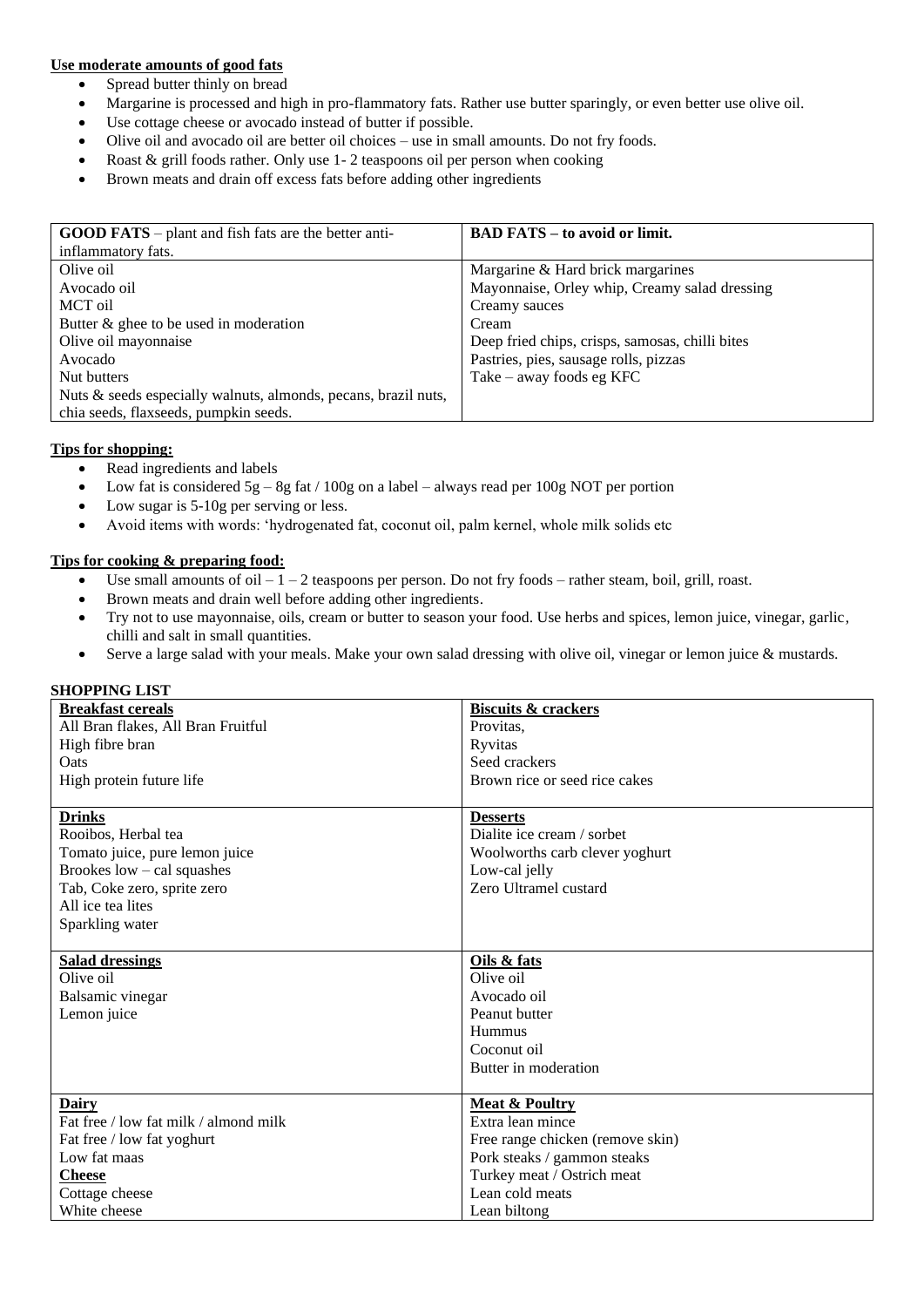| Mozzarella                                                        | Game meat                                                                                                                                                                        |
|-------------------------------------------------------------------|----------------------------------------------------------------------------------------------------------------------------------------------------------------------------------|
| <b>Fish</b><br>Salmon, Pilchards, Tuna<br>All fresh / frozen fish | <b>Canned goods</b><br>Canned tomato, tomato & onion<br>Gherkins, pepper dews, Beetroot<br>Bottled tomato-based pasta sauce<br>Canned lentils, beans, chick peas<br>Coconut milk |
| Fruit & veg<br>All fresh fruit, Fresh fruit salad                 | <b>Condiments</b><br>Thai style sauces<br>Bovril<br>Soy sauces<br>Lemon juice<br>Pesto                                                                                           |
| <b>Breads</b><br>Seeded breads<br>Low GI breads                   | Rice, pasta and other starches<br>Barley<br>Quinoa<br>Brown / basmati rice, Wild rice / Rice mixed with lentils<br>$Pasta - durum$ wheat<br>Sweet potatoes / baby potatoes       |

| Drinks:                                                         |                                                                |
|-----------------------------------------------------------------|----------------------------------------------------------------|
| <b>FREE DRINKS</b>                                              | <b>DRINKS TO AVOID</b>                                         |
| Water, sparkling water                                          | Real fruit juice (100%)                                        |
| Tab, Coke Zero, Coke Light, Sprite Zero, Fanta Zero (not more   | 'no sugar added' fruit juice                                   |
| than 250ml a week)                                              | Yogi sip                                                       |
| Lecol diet, Daly's Diet, Brooke's Low-cal                       | Coke, Fanta, ginger beer, sprite, sparletta, crème etc         |
| Iced tea 'lite'                                                 | Cordials (Oros, Halls)                                         |
| Lite flavoured water                                            | Tonic water                                                    |
| Tea / coffee without sugar                                      | Sports drink (Energade, Game, Powerade, Lucozade, Red Bull,    |
| Soda water                                                      | bioplus)                                                       |
| Tonic water LITE                                                | Ice tea, Flavoured water                                       |
|                                                                 |                                                                |
| Best alcohol is a glass of red wine if you must have alcohol as | Drink alcohol in moderation. No more than 1-2 drinks a day (2) |
| it is high in reservatrol, a potent antioxidant.                | light beers / 2 tots of liquor / 2 x 180ml glass wine)         |

# **Ensure every meal is balanced, and keep portions under control:**

- Each meal should have a small portion of starch (size of your fist, or a  $\frac{1}{4}$  of the plate)
- Add a protein to each meal (size of the palm of your hand)
- Half your plate should be salads or vegetables

NB: A high fibre diet (veg, fruit, wholegrains, high fibre cereals etc) are low in fat and keep you fuller for longer. Make sure you take in 6-8 glasses water along with a high fibre diet to prevent constipation.